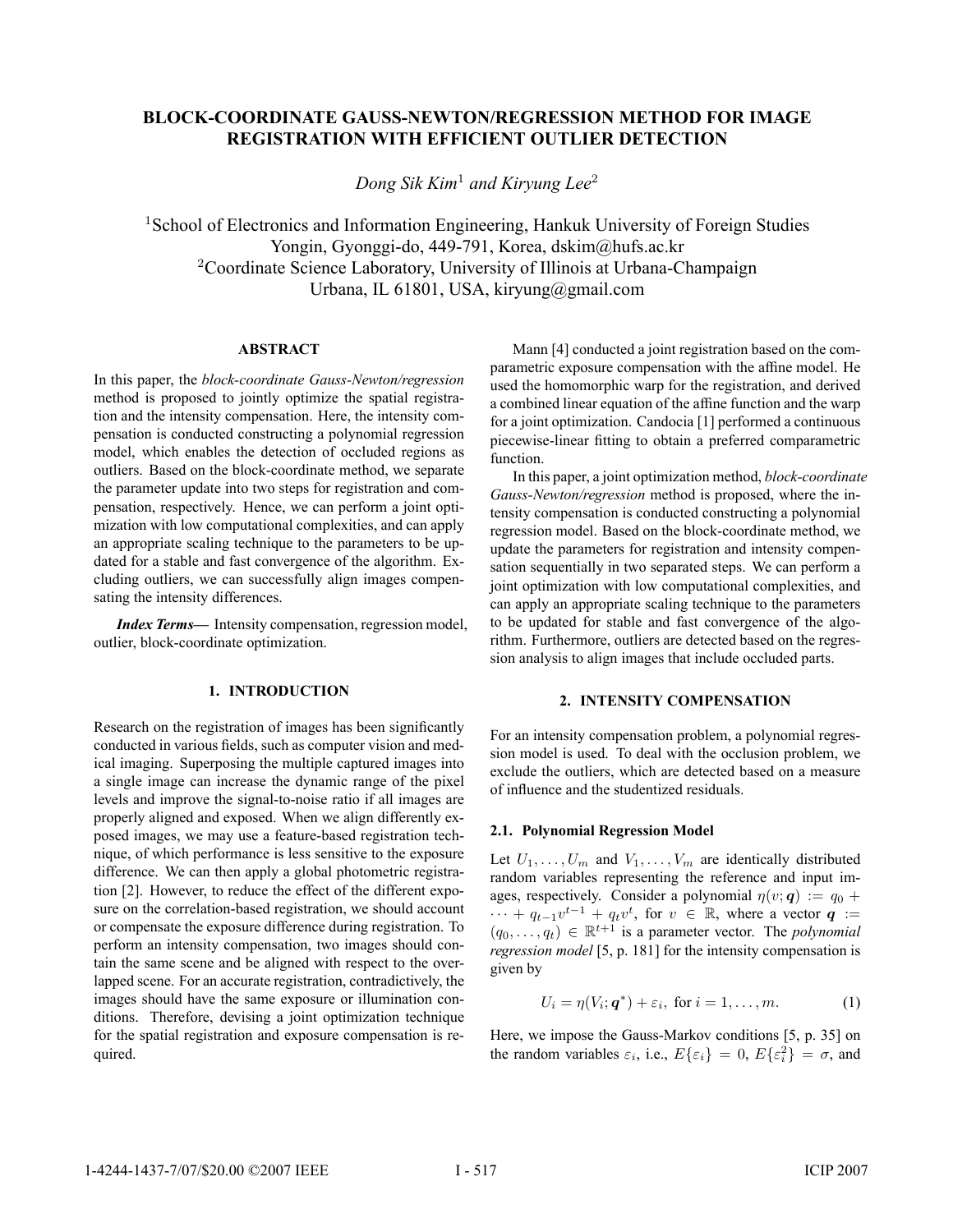$E\{\varepsilon_i\varepsilon_j\} = 0$  when  $i \neq j$ , for  $i, j = 1, \ldots, m^1$ . By minimizing the empirical error:  $\rho_m(\eta) := m^{-1} \sum_{i=1}^m [\eta(V_i; \mathbf{q}) - U_i]^2$ ,<br>with respect to  $\mathbf{q}$ , we can obtain a unbiased estimator  $\mathbf{q}^*$  for  $\mathbf{q}$ with respect to *q*, we can obtain a unbiased estimator *q*<sup>∗</sup> for *q* [5, p. 30,(2.9)]. We can then compensate the brightness of the input image using an intensity compensation function  $\eta(\cdot; \mathbf{q})$ .

# **2.2. Outlier Detection**

We employ the studentized residuals, RSTUDENT and the measure of influence,  $DFFITS_i [5, ch. 8]$  to detect the outliers, which distort the intensity compensation curve and eventually cause a critical error in the registration. To measure the influence of each sample to the fitting, we calculate  $DFFITS_i$  and compare it with a threshold of  $2[(t+1)/(m-t-1)]^{1/2}$ . We<br>also compare RSTI IDENT values to a predetermined threshalso compare RSTUDENT values to a predetermined threshold. The threshold is set as 2 since the RSTUDENT has a t-distribution under a normality assumption. If either the absolute value of  $DFFITS_i$  or the RSTUDENT value is larger than the given threshold, then we regard the corresponding sample as a 'possible outlier'. If the number of outliers is significant, than we repeat the regression excluding the possible outliers for a better fitting. Next step is to refine the possible outliers into the final outliers. Supposing that the outliers form an occlusion region, we remove isolated outliers by using a morphological filter. The proposed intensity compensation is summarized as follows:

*Intensity Compensation Excluding Outliers*

- 1) Perform regression.
- 2) Possible outliers:  $|DFFITS_i| > 2 [(t + 1)/(m t 1)]^{1/2}$ or RSTUDENT  $> 2$ .
- 3) Excluding the possible outliers, repeat Steps 1) and 2).
- 4) Morphological operations, erosion and then dilation, to decide the final outliers.
- 5) Rerun the regression excluding the final outliers.

In the proposed intensity compensation algorithm, Steps 1) and 2) are applied two times when the number of outliers is significant. From numerical experiments, we found that more repetition is required for a further accurate detection of outliers depending on images.

### **3. JOINT REGISTRATION AND COMPENSATION**

In this section, a joint optimization problem of the spatial registration and the intensity compensation is considered based on the Gauss-Newton method.

For the description of the spatial registration, we represent the pixel values at a location  $x \in \mathbb{R}^2$  as  $U(x)$  and  $V(x)$ , for the reference and input images, respectively. Note that this description on images is more convenient than the  $U_i$ and  $V_i$  case of the previous section. Let a map  $\phi(x; p)$  =

 $(\phi_x, \phi_y) \in \mathbb{R}^2$  denote the warp for given  $x \in \mathbb{R}^2$ , where  $p := (p_1, \ldots, p_s) \in \mathbb{R}^s$  is a vector of s parameters. The map  $\phi$  takes a location  $x$  in the coordinate frame of the template image T and maps it to the sub-pixel location  $\phi(x; p)$  in the coordinate frame of the input image  $V$ . Here, the template image T is a part of the reference image U and has  $m_0 \leq m$ ) pixels. We suppose that, within the relationship of a warp,  $T$ and a part of  $V$  have the same scene. The homomorphic warp with  $s = 8$  is usually used.

In order to jointly optimize the spatial registration and the intensity compensation, we consider the following empirical error:

$$
\delta(\boldsymbol{\beta}) := \frac{1}{m_0} \sum_{\boldsymbol{x}} \left[ \eta \big( V(\boldsymbol{\phi}(\boldsymbol{x};\boldsymbol{p})) ; \boldsymbol{q} \big) - T(\boldsymbol{x}) \right]^2, \quad (2)
$$

where  $\beta \in \mathbb{R}^{s+t+1}$  is a parameter vector composed of *p* and  $q$  as  $\beta := (p_1, \dots, p_s, q_0, \dots, q_t)$ , and the summation is over all pixels in T. To reach a solution set  $\Gamma := \{ \beta : \nabla \delta(\beta) =$ **0**}, we may use the steepest descent method [3].

Since  $\delta$  is a sum of squares of arbitrary functions, the *Gauss-Newton method* [5, p. 299] can efficiently minimize  $\delta$ without calculating the Hessian matrix. Based on this method, Mann [4] considered an affine function with the homomorphic warp. In this section, the current joint optimization methods, which are based on the Gauss-Newton method, are extended to further generalized maps  $\phi$  and  $\eta$ . Letting  $g(x; \beta)$  :=  $m_0^{-1} \sum_{\mathbf{x}} [g(\mathbf{x}; \beta)]^2$ . Let  $\nabla g(\mathbf{x}; \beta)$  denote the gradient of g<br>with respect to *A* as a row vector given by  $V(\phi(\mathbf{x}; \mathbf{p}))$ ;  $\mathbf{q}) - T(\mathbf{x})$ ,  $\delta$  can be rewritten by  $\delta(\mathbf{\beta}) =$ with respect to  $\beta$  as a row vector given by

$$
\nabla g(\boldsymbol{x};\boldsymbol{\beta}) := \left(\frac{\partial g}{\partial p_1} \cdots \frac{\partial g}{\partial p_s} \frac{\partial g}{\partial q_0} \cdots \frac{\partial g}{\partial q_t}\right).
$$
 (3)

For small  $\|\boldsymbol{\beta} - \boldsymbol{\beta}^{(k)}\|$ , we have an approximation from the Taylor series as

$$
g(\boldsymbol{x};\boldsymbol{\beta}) \approx g(\boldsymbol{x};\boldsymbol{\beta}^{(k)}) + \nabla g(\boldsymbol{x};\boldsymbol{\beta}^{(k)})(\boldsymbol{\beta} - \boldsymbol{\beta}^{(k)}).
$$

Hence, a subsequent guess  $\beta^{(k+1)}$  for the parameter vector is then obtained by the recurrence relation:

$$
\boldsymbol{\beta}^{(k+1)} = \boldsymbol{\beta}^{(k)} - J(\boldsymbol{\beta}^{(k)})^{-1} \sum_{\boldsymbol{x}} \nabla g(\boldsymbol{x}; \boldsymbol{\beta}^{(k)})^{\top} g(\boldsymbol{x}; \boldsymbol{\beta}^{(k)}),
$$
\n(4)

where  $J(\beta) := \sum_{\mathbf{x}} \nabla g(\mathbf{x}; \beta)^\top \nabla g(\mathbf{x}; \beta)$  is an  $(s + t + 1) \times$  $(s + t + 1)$  matrix, and  $\top$  denotes the transpose of matrices.<br>Before entering the main iteration, a template  $T$  is extracted Before entering the main iteration, a template  $T$  is extracted from  $U$  with an initial warp. To set a template, a center part of V is first selected and then find the corresponding part of  $U$  using a simple translation-based alignment. We use these corresponding part and the translation parameters for setting the template T and an initial warp parameter  $p^{(0)}$ , respectively. Here, the initial parameter for the intensity compensation is given by  $q^{(0)} = (0, 1, 0, \ldots, 0)$ , which implies an affine function. We call the joint method, which is based on

<sup>&</sup>lt;sup>1</sup>A special case of polynomials for  $t = 1$  is the affine function, which is usually used to correct brightness differences [2].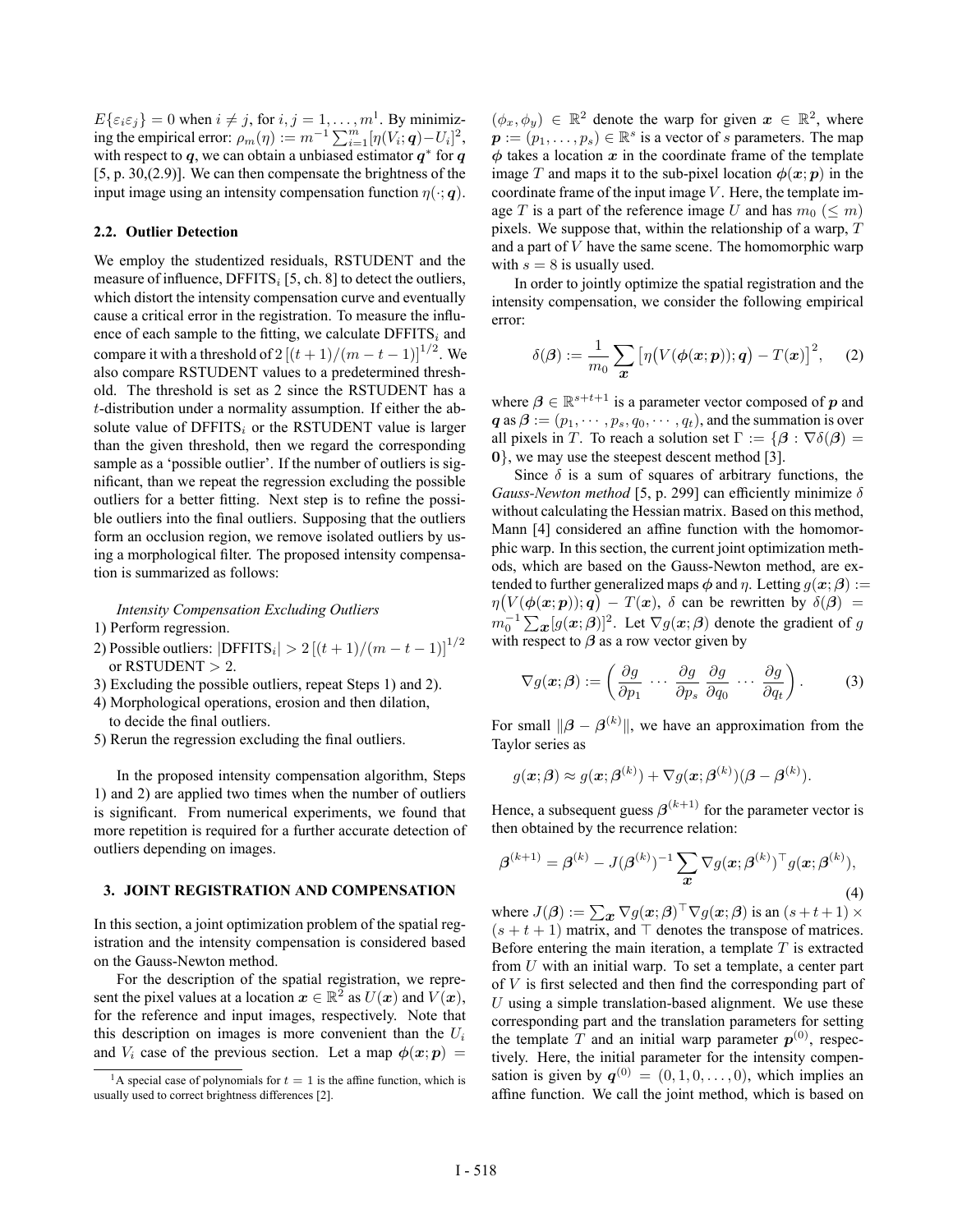(4), the Gauss-Newton method in this paper.

*Gauss-Newton (GN)*

0) Set a constant  $\epsilon > 0$  and a template T. Letting  $k = 0$ , choose an initial  $\phi$  and  $\eta$  with  $\beta^{(0)}$ .

1) Compute  $\boldsymbol{\beta}^{(k+1)}$  from (4).

2) If  $\|\delta(\boldsymbol{\beta}^{(k+1)}) - \delta(\boldsymbol{\beta}^{(k)})\| < \epsilon$ , then stop.<br>Otherwise  $k \leftarrow k+1$  and goto Step 1) Otherwise,  $k \leftarrow k + 1$  and goto Step 1).

In (4), the parameter vectors  $p$  and  $q$  are simultaneously updated. Instead of such an update, we can derive a closed form of update on *p* as a function of an optimal *q*. Based on this notion, Candocia [1] derived an update on *p* as a function of *q* that constructs a continuous piecewise-linear fitting for a better exposure compensation. It is clear that such a derivation is more difficult than the joint update case of (4). If we can separate the registration and intensity compensation parts in the joint optimization, then we can significantly simplify the optimization problem. In the following section, we will do such a separation to develop an efficient joint optimization scheme.

# **4. BLOCK-COORDINATE METHOD FOR JOINT OPTIMIZATION**

The *block-coordinate method* [3] is based on decomposing the parameters into several blocks and producing optimization steps in the respective block subspaces in a sequential manner. Even though there are possibilities of slow convergency and local minimum problems, complicate joint optimizations can be simplified, and appropriate operations, such as scaling and preconditioning, can be applied depending on the parameters so as to obtain stable solutions. Based on the block-coordinate method, we propose dividing the parameters of *β* into two blocks for the spatial registration *p* and the intensity compensation *q*, respectively.

#### **4.1. Block Coordinate Methods**

We now describe the block-coordinate method for the Gauss-Newton case as follows. Let the gradients  $\nabla_1 g(x;\beta)$  and  $\nabla_2 g(x;\beta)$  denote row vectors as  $(\partial g/\partial p_1 \cdots \partial g/\partial p_s)$  and  $(\partial g/\partial q_0 \cdots \partial g/\partial q_t)$ , respectively. The first phase, which is for updating the registration parameters, is then given by

$$
\boldsymbol{p}^{(k+1)} = \boldsymbol{p}^{(k)} - J_1(\boldsymbol{\beta}^{(k)})^{-1} \sum_{\boldsymbol{x}} \nabla_1 g(\boldsymbol{x}; \boldsymbol{\beta}^{(k)})^{\top} g(\boldsymbol{x}; \boldsymbol{\beta}^{(k)}),
$$
\n(5)

and the second phase, which is for updating the compensation parameters, is given by

$$
\boldsymbol{q}^{(k+1)} = \boldsymbol{q}^{(k)} - J_2(\boldsymbol{\gamma}^{(k)})^{-1} \sum_{\boldsymbol{x}} \nabla_2 g(\boldsymbol{x}; \boldsymbol{\gamma}^{(k)})^{\top} g(\boldsymbol{x}; \boldsymbol{\gamma}^{(k)}),
$$
\n(6)

where  $J_1(\beta) := \sum_{\mathbf{x}} \nabla_1 g(\mathbf{x}; \beta)^\top \nabla_1 g(\mathbf{x}; \beta)$  and  $J_2(\beta) := \sum_{\mathbf{x}} \nabla_2 g(\mathbf{x}; \beta)^\top \nabla_2 g(\mathbf{x}; \beta)$ . In (6), an intermediate parame- $\sum_{\mathbf{x}} \nabla_2 g(\mathbf{x}; \boldsymbol{\beta})^\top \nabla_2 g(\mathbf{x}; \boldsymbol{\beta})$ . In (6), an intermediate parameter vector *γ*<sup>(k)</sup> ∈ R<sup>s+t+1</sup> is defined as

$$
\boldsymbol{\gamma}^{(k)} := (p_1^{(k+1)}, \cdots, p_s^{(k+1)}, q_0^{(k)}, \cdots, q_t^{(k)}).
$$

The block-coordinate method is now summarized as follows:

*Block-Coordinate Gauss-Newton (BCGN)*

- 0) Set a constant  $\epsilon > 0$  and a template T. Letting  $k = 0$ , choose an initial  $\phi$  and  $\eta$  with  $\beta^{(0)}$ .
- 1) Registration: Compute  $p^{(k+1)}$  from (5).
- 2) Compensation: Compute  $q^{(k+1)}$  from (6).

3) If  $\|\delta(\boldsymbol{\beta}^{(k+1)}) - \delta(\boldsymbol{\beta}^{(k)})\| < \epsilon$ , then stop.<br>Otherwise  $k \leftarrow k+1$  and goto Step 1)

Otherwise,  $k \leftarrow k + 1$  and goto Step 1).

The Gauss-Newton update of (4) is divided into two steps, Steps 1) and 2) in BCGN. Note that we can perform separate matrix inverses for *p* and *q*, respectively. Hence, we can easily apply an appropriate scaling for good inversions depending on the parameter properties. On the other hand in the inverse for (4), we should deliberate over combining two different parameter vectors *p* and *q* for successful matrix inversions. Note that we can employ different updates especially for the compensation step instead of the Gauss-Newton update (6). In the following section, such a notion will be discussed in a frame work of regression analysis.

#### **4.2. Block-Coordinate Gauss-Newton/Regression Method**

In the following algorithm, we use the regression model of Section 2.1 instead of the Gauss-Newton method of (6) to update the compensation parameter vector *q*. The proposed algorithm is now summarized as follows:

*Block-Coordinate Gauss-Newton/Regression (BCGNR)* 0) Set a constant  $\epsilon > 0$  and a template T. Letting  $k = 0$ ,

- choose an initial  $\phi$  with  $p^{(0)}$ .
- 1) Registration (Gauss-Newton): Compute  $p^{(k+1)}$  from (5).

2) Compensation (regression):  $q^{(k+1)} = \min_{q}^{-1} \delta\left(\left(p_1^{(k+1)}, \ldots, p_s^{(k+1)}, q_0, \ldots, q_t\right)\right).$ 

3) If  $\|\delta(\boldsymbol{\beta}^{(k+1)}) - \delta(\boldsymbol{\beta}^{(k)})\| < \epsilon$ , then stop.<br>Otherwise  $k \leftarrow k+1$  and goto Step 1) Otherwise,  $k \leftarrow k + 1$  and goto Step 1).

The first phase is searching for an update  $p^{(k+1)}$  that minimizes  $\delta(\beta)$  for fixed  $q^{(k)}$ . The second phase is then searching<br>for a man *n* with  $q^{(k+1)}$  that minimizes  $\delta$  for a fixed  $p^{(k+1)}$ for a map  $\eta$  with  $q^{(k+1)}$  that minimizes  $\delta$  for a fixed  $p^{(k+1)}$ . Consequently the compensation-registration error  $\delta$  of (2) decreases to a limit. The block-coordinate method, which is based on the steepest descent method, can reach a limit that belongs to the **SoluNcHMERIGAL RESULTS** 

We now numerically compare GN with the block-coordinate methods, BCGN and BCGNR. A line search step is considered in the Gauss-Newton updates to alleviate the effect from